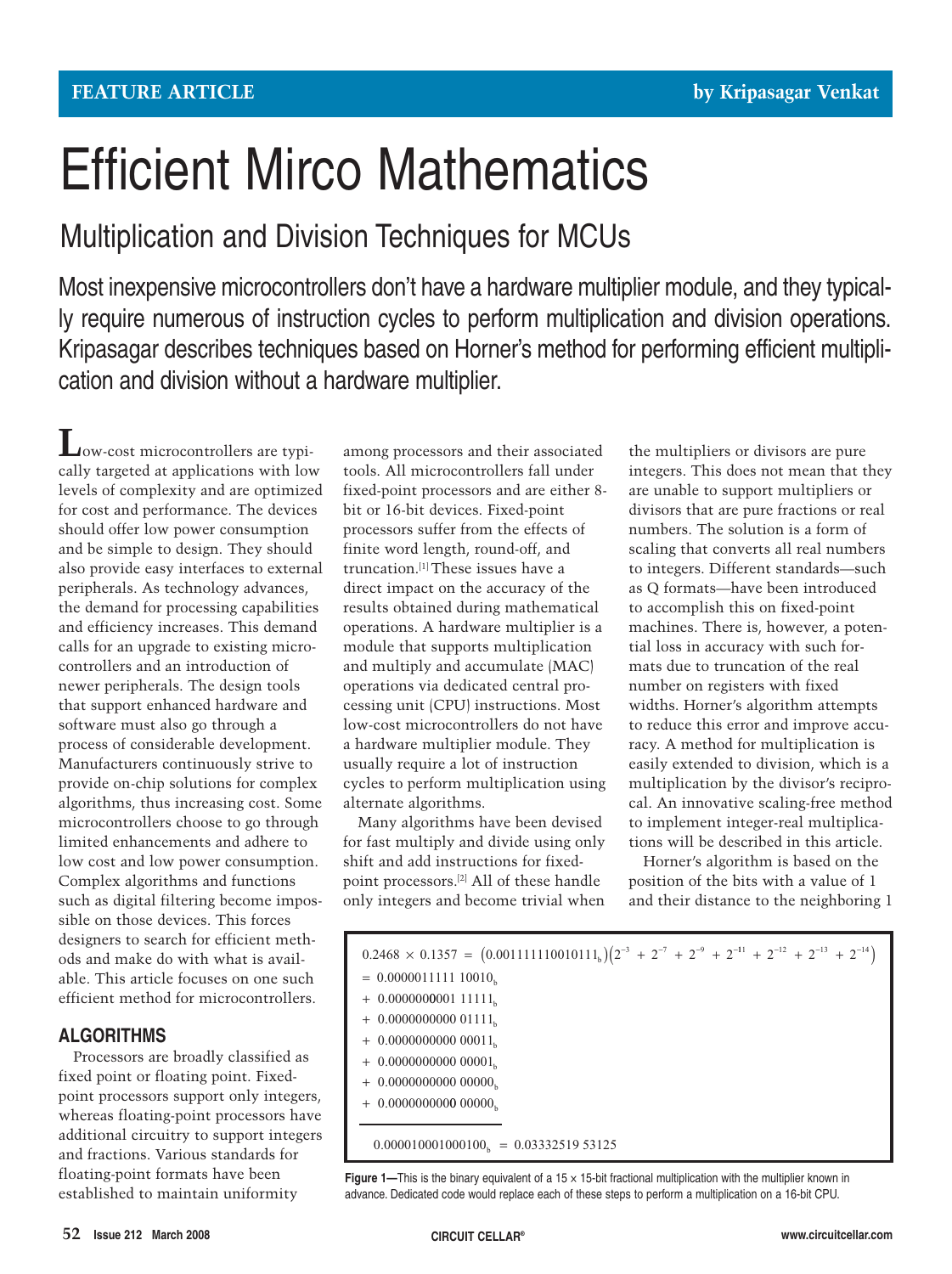Final product = 
$$
x_6 \times 2^{-3} = (x_5 \times 2^{-4} + x) \times 2^{-3}
$$

\n
$$
= ((x_4 \times 2^{-2} + x) \times 2^{-4} + x) \times 2^{-3}
$$
\n
$$
= (((x_3 \times 2^{-2} + x) \times 2^{-2} + x) \times 2^{-4} + x) \times 2^{-3}
$$
\n
$$
= (((x_2 \times 2^{-1} + x) \times 2^{-2} + x) \times 2^{-2} + x) \times 2^{-4} + x) \times 2^{-3}
$$
\n
$$
= (((x_1 \times 2^{-1} + x) \times 2^{-1} + x) \times 2^{-2} + x) \times 2^{-2} + x) \times 2^{-4} + x) \times 2^{-3}
$$
\n
$$
= (((((x_1 \times 2^{-1} + x) \times 2^{-1} + x) \times 2^{-1} + x) \times 2^{-2} + x) \times 2^{-2} + x) \times 2^{-4} + x) \times 2^{-3}
$$
\n
$$
= x \times (2^{-3} + 2^{-7} + 2^{-9} + 2^{-11} + 2^{-12} + 2^{-13} + 2^{-14})
$$

**Figure 2—**This is an example of a back substitution in the steps of Horner's method for a fractional multiplier. This is done to verify if Horner's method conforms to the conventional binary multiplication routine for fractions.

in a multiplier. For this method to work, the multiplier or divisor should be known in advance. This method also relies on dedicated code for any multiplies or divides with a potential increase in code size. These are no serious limitations in applications in which speed is of prime concern or when the multiplier or divisor does not change run time. The canonical signed digit (CSD) format is introduced to further reduce the CPU overhead.

#### **FILTERING**

Filtering forms the crux of many digital processing algorithms. Filtering can be viewed as a weighted multiply and accumulate (MAC) process. Digital filters come in two flavors: finite impulse response (FIR) and the infinite impulse response (IIR). A mathematician's view of a FIR is a transfer function with only a numerator polynomial. An IIR filter is a transfer function with both numerator and denominator polynomials. FIR filters use only the present and past samples of the input signal, whereas IIR filters also use the previous output samples.[1] Stability of these filters is important because it tries to preserve the sanity of the signal being filtered. A FIR filter is inherently stable with no restriction on the roots (also known as zeros) of its polynomial. It can also exhibit linear phase to reduce the phase distortion of any input signal. The IIR filter performs much better and requires a significantly smaller order compared to a FIR filter for the same set of filtering specifications. The IIR filter would be stable

only if the roots of the denominator polynomial (also known as poles) had a magnitude of less than one. Special care must be taken when scaling the IIR filter coefficients because it could easily render a stable IIR filter unstable. Digital filter coefficients almost always are real numbers. An implementation of them on fixed-point processors must support scaling to integers and additional software to track any sort of overflow associated with them.[3] An alternative to all of this is to use high-level languages such as C along with a floating-point library to support integer real number multiplies. The C floating-point library would produce accurate results but with an increased CPU overhead, rendering real-time processing at times would be impossible.

Texas Instruments's ultra-low-power MSP430 microcontrollers are an example of modern 16-

bit microcontrollers that support single-cycle shift and add instructions.[4] Although some of the devices offer the hardware multiplier module, this method can be used to accomplish an integer real multiply. Comparisons of Horner's method and Horner's method using CSD are made with existing

integer-integer multiply algorithms and a C floating-point library. Results showing good accuracy adhere to reduced CPU bandwidth and power consumption. Performance of FIR digital filters on the MSP430 has also been shown to have excellent accuracy.

#### **FRACTIONAL MULTIPLIER**

The data to be processed is usually an analog signal converted to digital samples using an on-chip ADC, for example an ADC12, a 12-bit ADC on the MSP430. The digital samples can represent analog signals such as temperature captured by a sensor or audio signals that need some sort of digital filtering.

Horner's algorithm is explained in two parts, pure fractional multipliers and pure integer multipliers. Steps have been shown to distinguish their procedures to achieve efficient multiplies.

A fractional multiplier M falls in the range  $-1 < M < 1$ . Multiplication by such a number can be accomplished on fixed-point machines only by scaling M to the nearest integer. Alternatively, the bits of value 1 can be identified and shift and add operations on any multiplicand x can be done. This approach would lead to a dedicated code for each multiplier. Consider the example with  $x = 0.2468$ and  $M = 0.1357$  with 15-bit resolution:

 $x = 0.2468 = 0.001111110010111_b$  [1]  $M = 0.1357 = 0.001000101011110<sub>b</sub>$ 



**Figure 3—**Binary representation and mapping of the implementation steps of Horner's method for Equation 1. The result of the intermediate steps x1 to x6 shows its progression to the final result.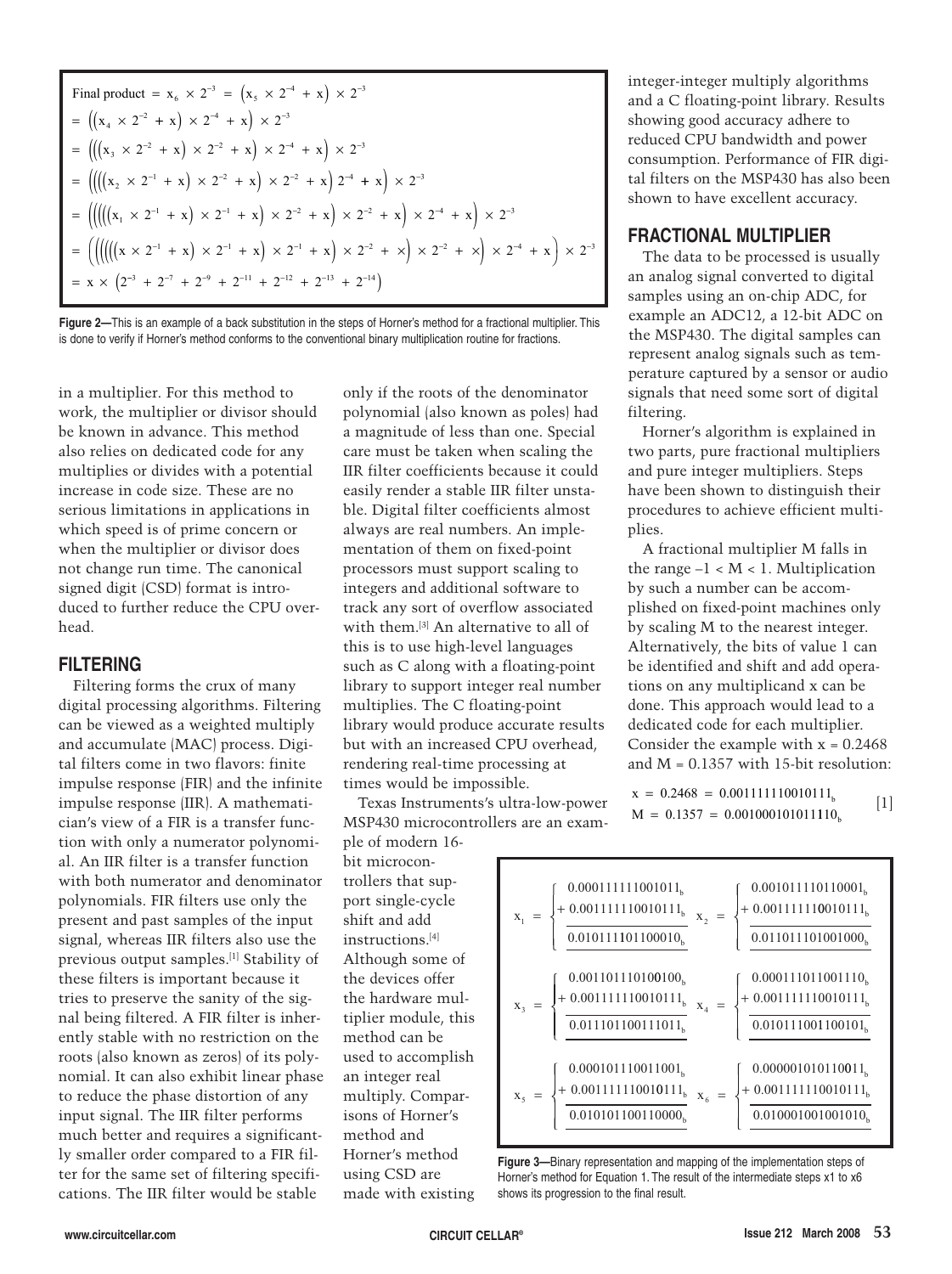Final product = 
$$
x_3 \times 2^0 = (x_2 \times 2^2 + x)
$$

\n=  $((x_1 \times 2^1 + x) \times 2^2 + x)$ 

\n=  $((x \times 2^3 + x) \times 2^1 + x) \times 2^2 + x)$ 

\n=  $x \times (2^0 + 2^2 + 2^3 + 2^6) = x \times 77$ 

**Figure 4—**Back substitution in the steps of Horner's method for an integer multiplier. This is done to verify if Horner's method conforms to the conventional binary multiplication routine for integers.

Figure 1 shows the exact bit-wise binary addition for this multiplication.

The correct result for this multiplication using floating-point math is 0.03349076 and the absolute error using the conventional method is 0.0001655646875, an error of approximately 5.4 LSB. This error is due to finite word-length effects on the multiplier. Horner's algorithm attempts to reduce this error.

Horner's algorithm identifies the positions of bits with a value of 1 in the multiplier and their distance to the nearest 1 to the left. This is done starting from the rightmost 1 and moving left to the last 1 before the binary point. For Equation 1 with  $M =$ 0.1357, the position of the bits with a value of 1 in the multiplier are  $\{2^{-14}, \ldots \}$  $2^{-13}$ ,  $2^{-12}$ ,  $2^{-11}$ ,  $2^{-9}$ ,  $2^{-7}$ ,  $2^{-3}$ . The distance of the closest binary 1 to the left for each of the bits is {1, 1, 1, 1, 2, 2, 2, 4}. Once this has been established, Horner's algorithm generates a set of design equations using only shift and add operations. The design equations are written in terms of the multiplicand x. It is assumed that the reader is

aware that  $2^{-1}$  is a right shift by 1 and  $2<sup>1</sup>$  is a left shift by 1.

The first step is to initialize the intermediate result to x and proceed to the rightmost bit  $(2^{-14})$ . The nearest 1 to its left is at bit position 2–13. The difference in weight  $2^{-1}$  is applied to the intermediate result. The multiplicand x is then added to the weighted result for the occurrence of the 1 at

bit position 2–13. The result of this addition is now stored as the intermediate result  $x_i$  for the next step:

$$
\mathbf{x} \times 2^{-1} + \mathbf{x} = \mathbf{x}_1 \tag{2}
$$

The next step is to proceed to the next bit with a value of 1 (2–13). The nearest 1 to its left is at bit position  $2^{-12}$ . The difference in weight  $2^{-1}$  is applied to the intermediate result. The multiplicand x is again added to the weighted result for the occurrence of the 1 at bit position

2–12. The result of this addition is now stored as the intermediate result x<sub>2</sub> for the next step:

$$
x_1 \times 2^{-1} + x = x_2 \tag{3}
$$

The third step is to proceed to the next bit with a value of 1 (2–12). The nearest 1 to its left is at bit position  $2^{-11}$ . The difference in weight  $2^{-1}$  is applied to the intermediate result. The multiplicand x is again added to the weighted result for the occurrence of the 1 at bit position  $2^{-11}$ . The result of this addition is now stored as the intermediate result x<sub>3</sub> for the next step:

$$
x_2 \times 2^{-1} + x = x_3 \tag{4}
$$

The fourth step is to proceed to the next bit with a value of 1 (2–11). The nearest 1 to its left is at bit position  $2^{-9}$ . The difference in weight  $2^{-2}$  is applied to the intermediate result. The multiplicand x is again added to the weighted result for the occurrence of the 1 at bit position  $2^{-9}$ . The result of this addition is stored as the intermediate result  $x_i$  for the next step:

$$
M = 0.1357 = 0.0010001010\underbrace{11110}_{\text{group}}
$$
  
= 0.00100010 11 00I0<sub>b</sub> = 0.001000 11 01000I0<sub>b</sub>  
group  
= 0.0010010101000010<sub>cSD</sub> = 2<sup>-3</sup> + 2<sup>-6</sup> - 2<sup>-8</sup> - 2<sup>-10</sup> - 2<sup>-14</sup>  
Number of reductions in add is two  

$$
M = 891 = 11011110 \underbrace{11}_{\text{group}}
$$
  
= 10010000101<sub>cSD</sub> = 2<sup>10</sup> - 2<sup>7</sup> - 2<sup>-2</sup> - 2<sup>0</sup> = 1,024 - 128 - 4 - 1 = 891  
Number of reductions in add is four

Figure 5-For any integer or fractional multiplier M, the CSD conversion of multipliers is done to reduce overhead. Stepwise grouping of adjacent binary 1s with the number of reductions in each case is shown. The integrity of the multiplier after conversion to CSD is also verified.

$$
x_3 \times 2^{-2} + x = x_4 \tag{5}
$$

The fifth step is to proceed to the next bit with a value of  $1(2^{-9})$ . The nearest 1 to its left is at bit position 2–7. The difference in weight  $2^{-2}$  is applied to the intermediate result. The multiplicand x is again added to the weighted result for the occurrence of the 1 at bit position 2–7 . The result of the addition is stored as the intermediate result  $x_c$ for the next step:

$$
x_4 \times 2^{-2} + x = x_5 \tag{6}
$$

At step six, proceed to the next bit with a value of  $1(2^{-7})$ . The nearest 1 to its left is at bit position  $2^{-3}$ . The difference in weight  $2^{-4}$  is applied to the intermediate result. The multiplicand x is again added to the weighted result for the occurrence of the 1 at bit position 2–3. The result of this addition is now stored as the intermediate result  $x<sub>6</sub>$  for the next step:

$$
x_5 \times 2^{-4} + x = x_6 \tag{7}
$$

The seventh step is to proceed to the last bit with a value of  $1(2^{-3})$ . Because it is the last binary 1, it does not have any ones to the left, therefore, only its bit position is applied as the weight to the intermediate result to give the final product (i.e.,  $2^{-3}$ ). The result is the final product:

$$
Final product = x_6 \times 2^{-3}
$$
 [8]

The procedure can be validated by back substitution to give the same result as the conventional multiply (see Figure 2).

The bit-wise realization of design Equations 2 through 7 is shown in Fig-

> ure 3. It indicates the exact operations at each stage and gives a brighter picture of Horner's method. The final product is  $0.000010001001001_{b}$

This results in an absolute error of 0.000012976796875, an error of approximately 0.42522368 LSB. Thus, Horner's algorithm is extremely accurate and does not suffer much from finite word length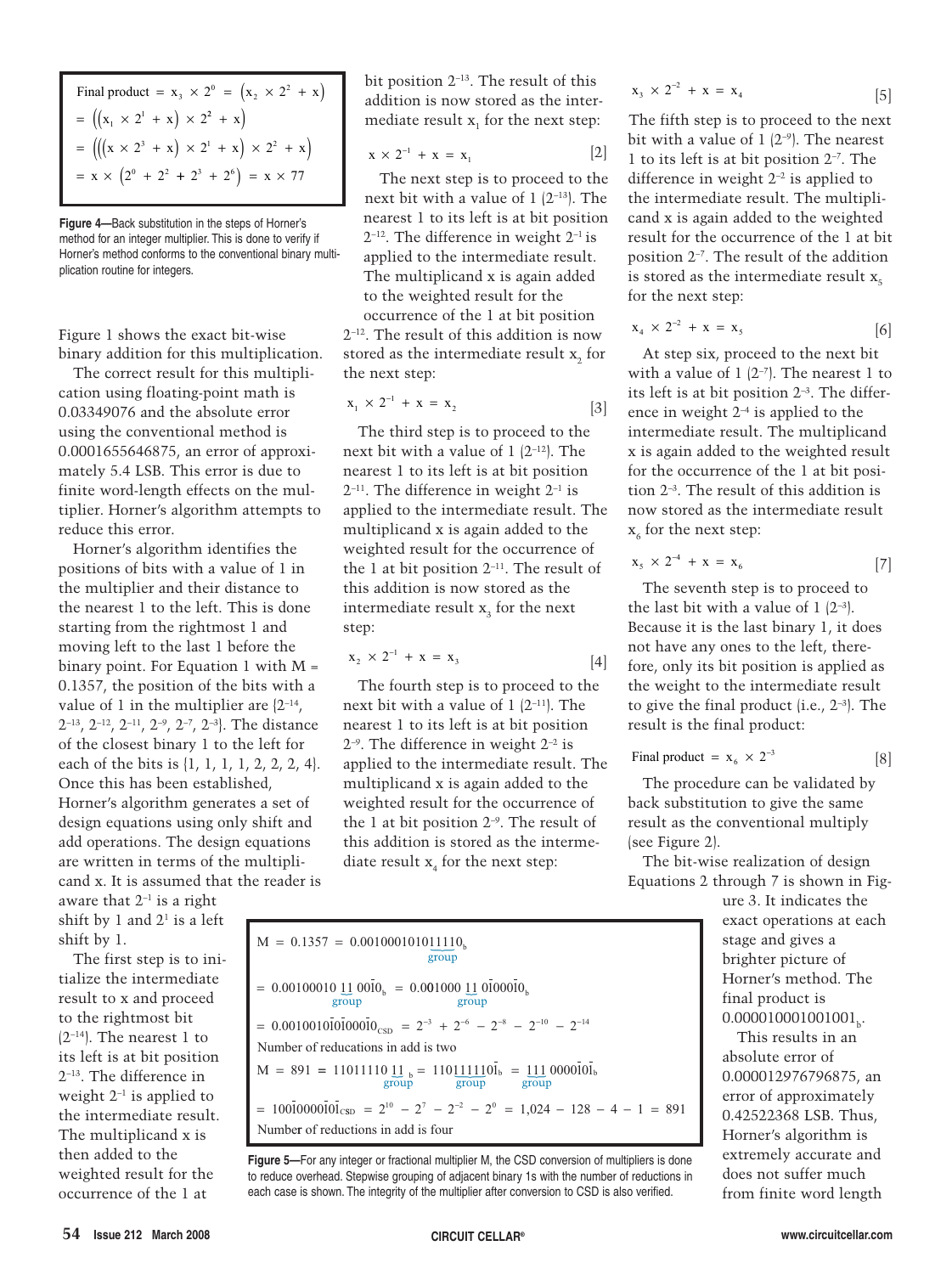effects. The design equations involve only right shifts and add operations making it an extremely fast algorithm. The design equations are unique for this multiplier and a 15-bit register width. This also implies that the multiplicand x can be any number (integer/fraction) of any sign (positive/negative). If the multiplier is a negative number, 2's complement format should be used for its binary representation and should follow similar steps to obtain the design equations.

# **INTEGER MULTIPLIER**

Horner's method is easily extended to integer multipliers using the same concept. The only difference is in the search for ones. The search is now from the leftmost bit to the rightmost bit before the binary point. The multiplier M in this case is any integer. Additional care must be taken to ensure that the result of the multiply does not exceed the range for representation in the microcontroller. The second example shows a similar scheme when the multiplier is an integer type. Only design equations have been provided for this multiplier with x taking

| Methods                  | <b>CPU cycles</b> | Code size | Result      | Absolute error |
|--------------------------|-------------------|-----------|-------------|----------------|
| Horner's method          | 33                | 68 bytes  | 10656       | 0.38979        |
| Horner with CSD          | 27                | 56 bytes  | 10656       | 0.38979        |
| Existing method (14)     | 107               | 54 bytes  | 9954        | 702.38979      |
| Existing method (15)     | 107               | 54 bytes  | 10665       | 8.61021        |
| C Floating-point library | 427               | 322 bytes | 10656.38979 | 0              |

**Table 1—**This evaluation of Horner's method is done with comparisons to other methods on the MSP430 platform. For consistency, the same multipliers are chosen and the result for each multiply is shown. Cycle count directly relates to the overhead on the CPU and absolute error indicates the accuracy of each method.

any form (integer/fraction). Consider the multiplier  $M = 77 = 1001101<sub>b</sub>$ . The following are design equations:

[9]  $x \times 2^3 + x = x_1$ 

[10]  $x_1 \times 2^1 + x = x_2$ 

$$
x_2 \times 2^2 + x = x_3 \tag{11}
$$

$$
Final product = x_3 \times 2^0
$$
 [12]

The weights in design Equations 9 through 11 are all positive powers of two rather than negative, as the direction is now from left to right, as opposed to right to left for fractional multipliers. The result of back substitution for the integer multiplier is shown in Figure 4.

**Listing 1—**This is a section of typical MSP430 microcontroller code for an integer-real multiply. The dedicated code mainly consists of add/subtract and shift instructions only. For an MSP430 microcontroller, the add/subtract and shift instructions are single-cycle.

| inv.w R13       |                               | : 2's compliment since the last digit is -1 |  |
|-----------------|-------------------------------|---------------------------------------------|--|
|                 | add.w $\#1, R13$              |                                             |  |
| $rra.w$ $R13$   |                               |                                             |  |
| $rra.w$ $R13$   |                               |                                             |  |
| $rra.w$ $R13$   |                               |                                             |  |
|                 | add.w R12, R13 ; X1=-X*2^-3+X |                                             |  |
| $rra.w$ $R13$   |                               |                                             |  |
| $rra.w$ $R13$   |                               |                                             |  |
|                 | sub.w R12.R13                 | : $X2 = X1 * 2^ - -2 - X$                   |  |
| $rra.w$ $R13$   |                               |                                             |  |
| $rra.w$ $R13$   |                               |                                             |  |
| $rra.w$ $R13$   |                               |                                             |  |
| $rra.w$ $R13$   |                               |                                             |  |
| $rra.w$ $R13$   |                               |                                             |  |
| $rra.w$ $R13$   |                               |                                             |  |
|                 | sub.w R12,R13                 | $\pm$ X3=X2 $\times$ 2 $\cdot$ - 6 - X      |  |
| $rra.w$ $R13$   |                               |                                             |  |
| $rra.w$ $R13$   |                               |                                             |  |
| $rra.w$ $R13$   |                               |                                             |  |
| $rra.w$ $R13$   |                               |                                             |  |
|                 | add.w R12,R13                 | : $X4 = X3 * 2^ - 4 + X$                    |  |
| $r$ la.w $R$ 13 |                               | ; Upscale final result by 16                |  |
| rla.w R13       |                               |                                             |  |
| $r$ la.w $R$ 13 |                               |                                             |  |
| $r$ la.w $R$ 13 |                               | ; Final result of multiplication            |  |
|                 | mov.w R13, R12                | ; Value returned to calling function        |  |
| ret             |                               |                                             |  |
| FND.            |                               |                                             |  |
|                 |                               |                                             |  |

# **REAL MULTIPLIER**

Procedures for pure fraction and pure integer multipliers are shown separately to distinguish their implementation. Once this is established, a real number multiplication can easily be realized using either of the two approaches. The multiplier is scaled up or scaled down to either pure integers or pure fractions, and Horner's method applied to them. Once the multiplication is complete, the result must be scaled accordingly. The resulting error is extremely small, similar to Equation 1. This makes filtering an easy task without the overhead of a C floating-point library.

#### **CSD REPRESENTATION**

The CSD format or representation is tailor-made for algorithms that rely on bits with a value of 1 for their design.[3] The CSD format for its representation uses a ternary set  $\{-1, 0, 1\}$ compared to a binary set {0, 1}. If looked at carefully, the number of steps in Horner's algorithm depends on the number of 1s present in the multiplier. The CSD format attempts to reduce the steps by grouping consecutive 1s in the multiplier and replacing them with a combination of the ternary set  $\{-1, 0, 1\}$ . This modification reduces the number of add operations for multipliers that have groups of consecutive 1s. By examination, the CSD representation would never have adjacent 1s or –1s. One must not be confused with the term "ternary set" because the process of introducing –1s in a number is merely to replace some of the additions by subtractions. The grouping is done starting from the rightmost bit and proceeding left. Figure 5 shows an example with the steps involved in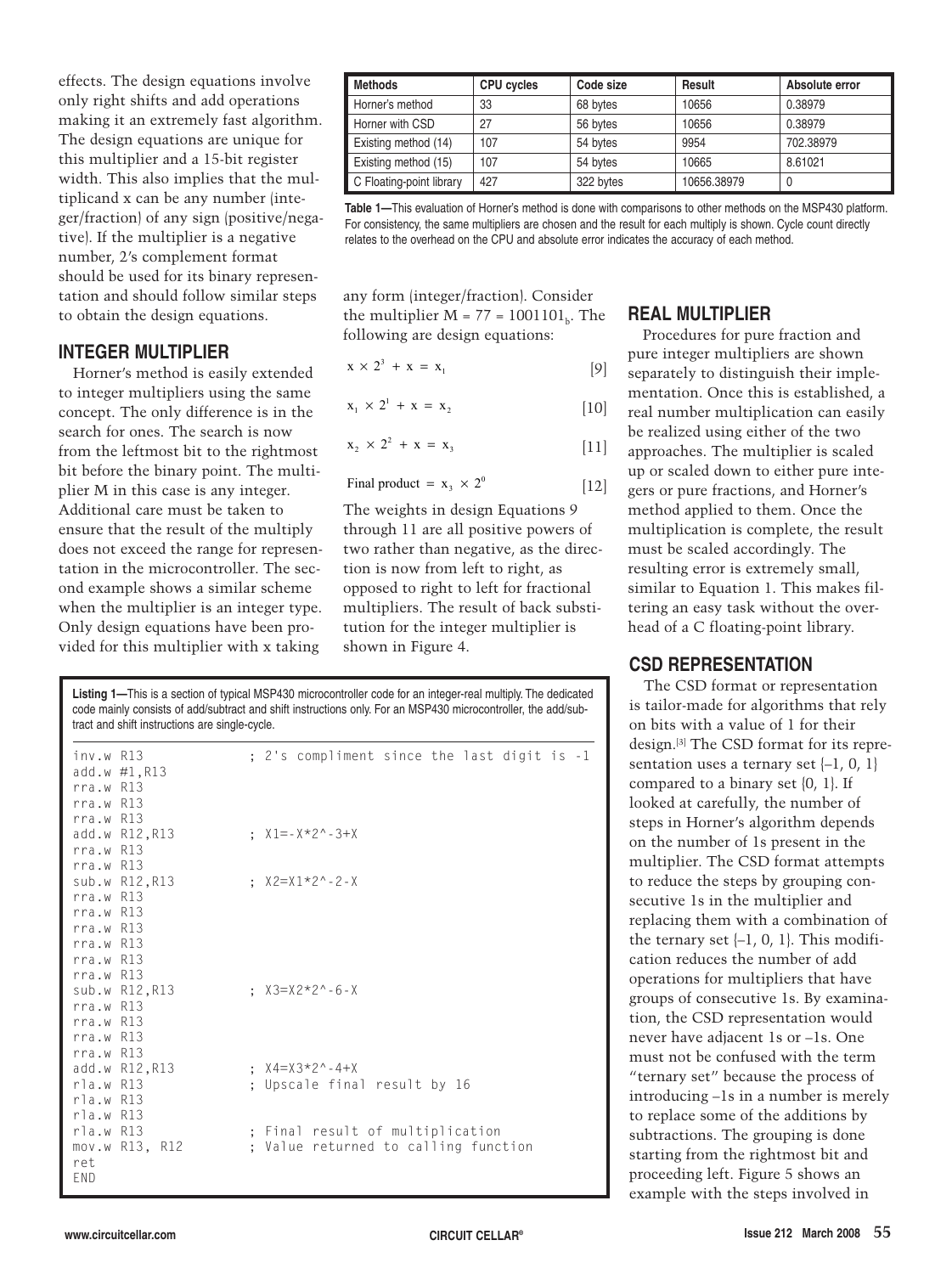

**Figure 6—**Horner's method when used to implement a low-pass filter with a cut-off of 300 Hz. The response is depicted as a gain versus frequency plot and is shown to conform to the design.

binary to CSD conversion and subsequent reduction in add operations. The ternary element –1 is represented \_ as  $\overline{1}$  in Figure 5.

For the fractional multiplier, starting from the rightmost, replace the first group of 1s  $(2^{-14}$  to  $2^{-11}$ ) by a combination of  $\{-1, 0, 1\}$ . The four 1s are combined and  $\bar{1}$  is placed at the rightmost bit position  $(2^{-14})$ , zeros at the remaining position  $(2^{-13}$  to  $2^{-11}$ ), and a 1 in the 1 bit position to the left of this group  $(2^{-10})$ . This procedure is repeated for subsequent groups of ones already present or created from previous groupings. A similar procedure is shown for the integer multiplier. The reduction in add operations is two in the fractional case and four in the integer case. This reduction is multiplier-dependent and effective only when there are a number of groups of consecutive ones in the multiplier. The CSD format produces the same results for multiplies or divides with a slight reduction in CPU overhead. The introduction of the CSD format introduces a small change in the way Horner's algorithm is implemented. Because there would be a ternary set, all –1s would be subtracts and all 1s would continue to remain adds. This subtract, when necessary, would merely replace the add operation implemented at the end of each step.

#### **IMPLEMENTATION ON THE MSP430**

Horner's method works most efficiently on microcontrollers that support single-cycle add and shift operations. For example, the MSP430 CPU supports this requirement and also performs single-cycle register-register move operations, enabling fast multiply. A section of the MSP430 microcontroller's assembly code is shown in Listing 1. Table 1 shows a comparison of the Horner's method, Horner's method using CSD, existing algorithms, and floating-point C library. Performance measures such as code size, CPU cycles, and the final result have been shown for a standard integer-real multiply. Results for filter implementation using Horner's method using CSD are implemented. An approximate frequency response using a simple square and add operation in the filtered signal across various frequencies is shown in Figure 6 and Figure 7.

Table 1 shows the comparison of Horner's method and its variation to alternate methods for an integer-real multiply of the number 711 and the real multiplier 14.98789. The number 14.98789 is first scaled down by 16 (right shift by four) to get 0.936743125. The result is then scaled up by the same number 16 (left shift by four). The result of Horner's method is the closest to the floatingpoint library implementation losing only the fractional part of the final result. This result is as good as it can get considering its implementation is on a fixed-point processor. The existing method, although generic in



**Figure 7—**When Horner's method is used to implement a band-pass filter to extract the voice band of 300 to 3,400 Hz, the response is depicted as a gain versus frequency plot and it is shown to conform to the design.